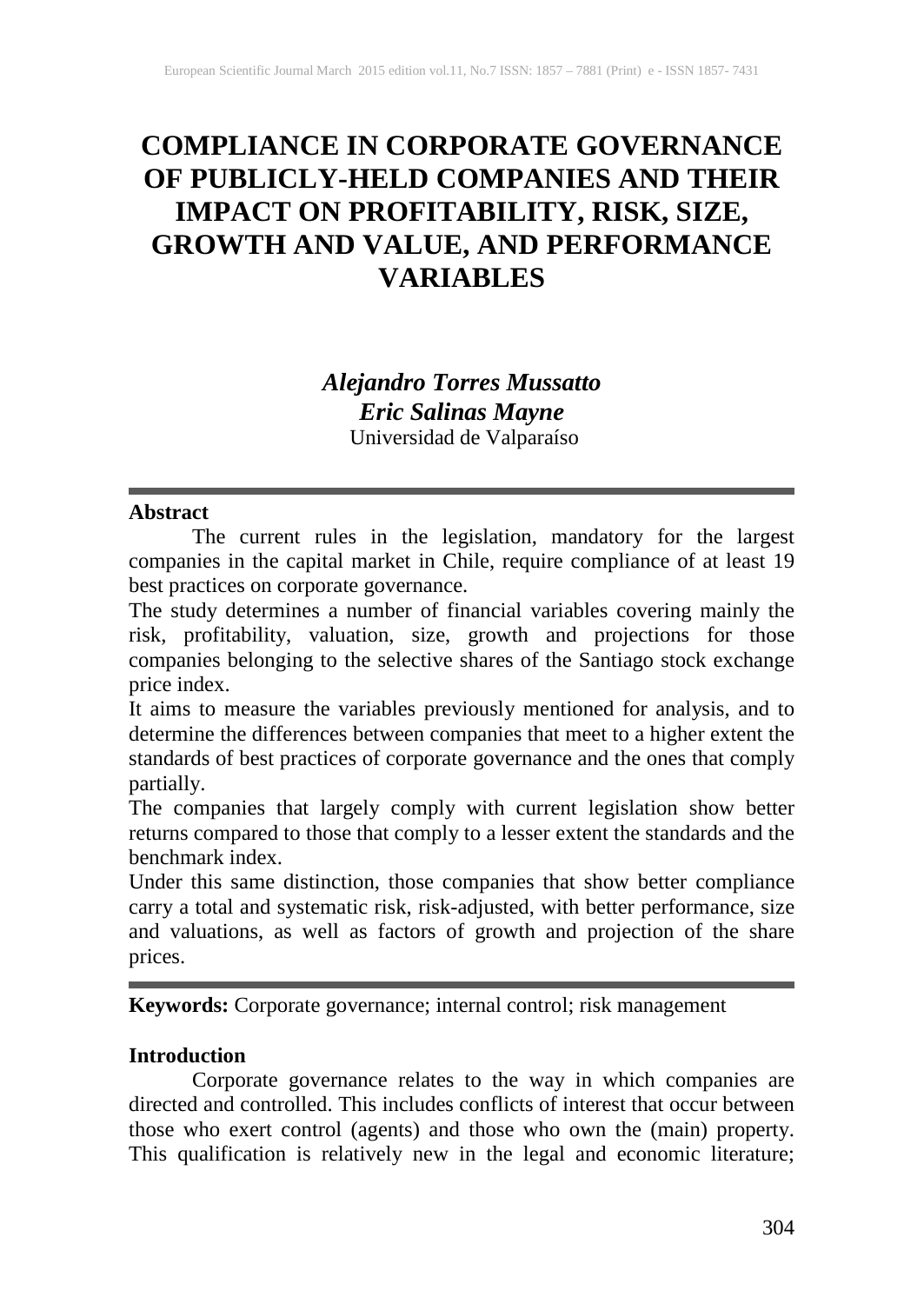however, it has been considerably relevant in different business areas, such as the design of legal frameworks in different countries; the prevention and resolution of conflicts in the directories; the criminalization of acts that have harmed shareholders and companies; the improvement of transparency; and the promotion of ethical conduct.

#### **Aims**

#### **General Aim**

Measure the profitability, size, distribution of dividends, growth, capitalization and value, and the implementation of corporate governance in terms of best practices in publicly-held companies in Chile by using indicators of risk and applying the rules that establish such practices.

#### **Specific Aims**

- Compare the risk and return between the main index of the stock exchange values of Santiago and the results obtained by the companies.
- Determine the size of the firms, and if their capitalization and value are related to the implementation of best practices.
- Predict the projections of security prices based on value and growth rates.
- Assess the financial performance of companies according to their compliance with the standards of corporate governance.

#### **Theoretical Framework**

Corporate governance is the system by which companies are directed and controlled in order to contribute to the effectiveness and performance of the organization. Their main aims are: to ensure transparency; to enable information on how managers administer resources; to provide instruments of resolution of conflicts of interest between the different groups that make up the government body; and to search the achievement of equilibrium within the system.

Corporate governance is the system which establishes the standards that guide the behavior of all members of a company, determining obligations and responsibilities to the community, investors and financiers. By having a high level of corporate governance, it provides access to additional financing by companies at lower costs.

Corporate governance encompasses basically everything from action plans to corporate disclosure. It is related to how an organization works and its distribution of power among various stakeholders, which largely depends on the cultural context of different countries. This means that the legal and regulatory measures are just one part of the governance of the company.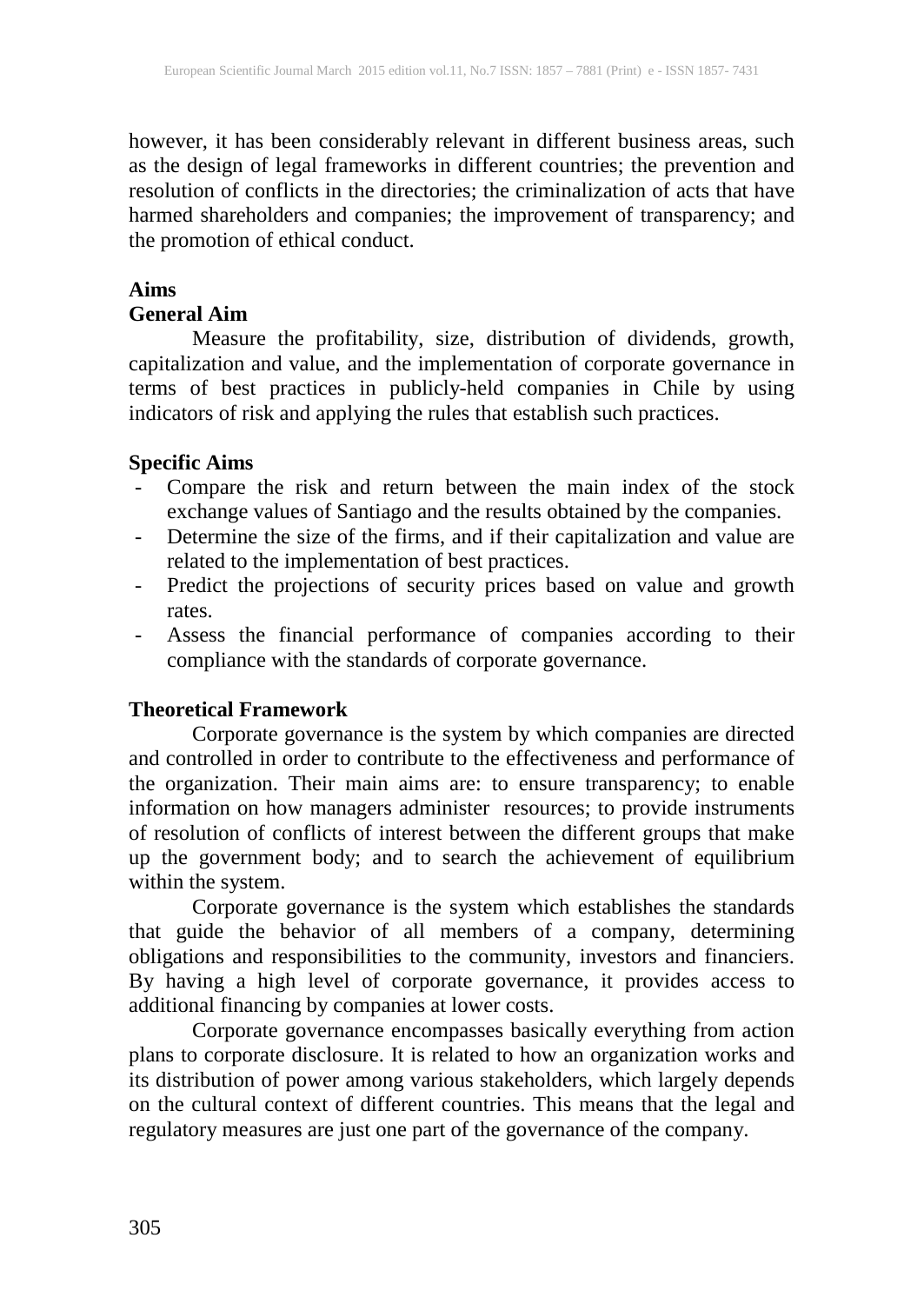The ultimate goal of corporate governance is to contribute to the maximization of the value of companies in a long-term period. This can be achieved through the establishment of an efficient structure of incentives within the organization devising mechanisms for compatibility and alignment between the objectives of the company and the personal objectives of the managers.

A second aim is to protect the interest of minority shareholders and to prevent them from opportunistic majority shareholders who could extract resources from the firm.

Naturally, a holder of debt is also affected by the decisions made from those who control management. Contracts could prevent expropriation, but they cannot assure it unless they comply with the best practices in the corporate governance.

The Superintendency of Securities and Insurance (SVS), the oversight agency of big companies in Chile, issued a general regulation N ° 341 which sets the rules for the dissemination of information regarding the standards of corporate governance, mainly related to the function of the governing body, compensation of top executives, relationship between the company and shareholders, and the supervision of internal control and risk policies.

The summary of the main points of the regulation

## **Operating guidelines for governing bodies**

**Adequate and timely information from the governing body about the businesses and risks of the firm, as well as its main policies, supervisions and procedures.**

- a) The governing body has a procedure and mechanism for the induction of each new member who will be informed about the businesses, risks, policies, procedures, and accounting criteria of the firm and its current legal framework that is relevant and applicable to the company.
- b) The governing body has a hiring policy for qualified consultants in accounting, financial and legal matters, taking into consideration the sufficient budget required for these purposes. This policy is reviewed on an annual basis depending on the needs of the firm.
- c) The governing body meets at least twice a year with the accounting company in charge of auditing the financial statements to analyze the following: I.- the annual audit plan; II - any differences detected in the accounting principles; III - any serious deficiencies and situations that should be communicated to regulators; IV - results of the annual audit program; V-potential conflicts of interest that may exist in relation to the accounting company and its staff.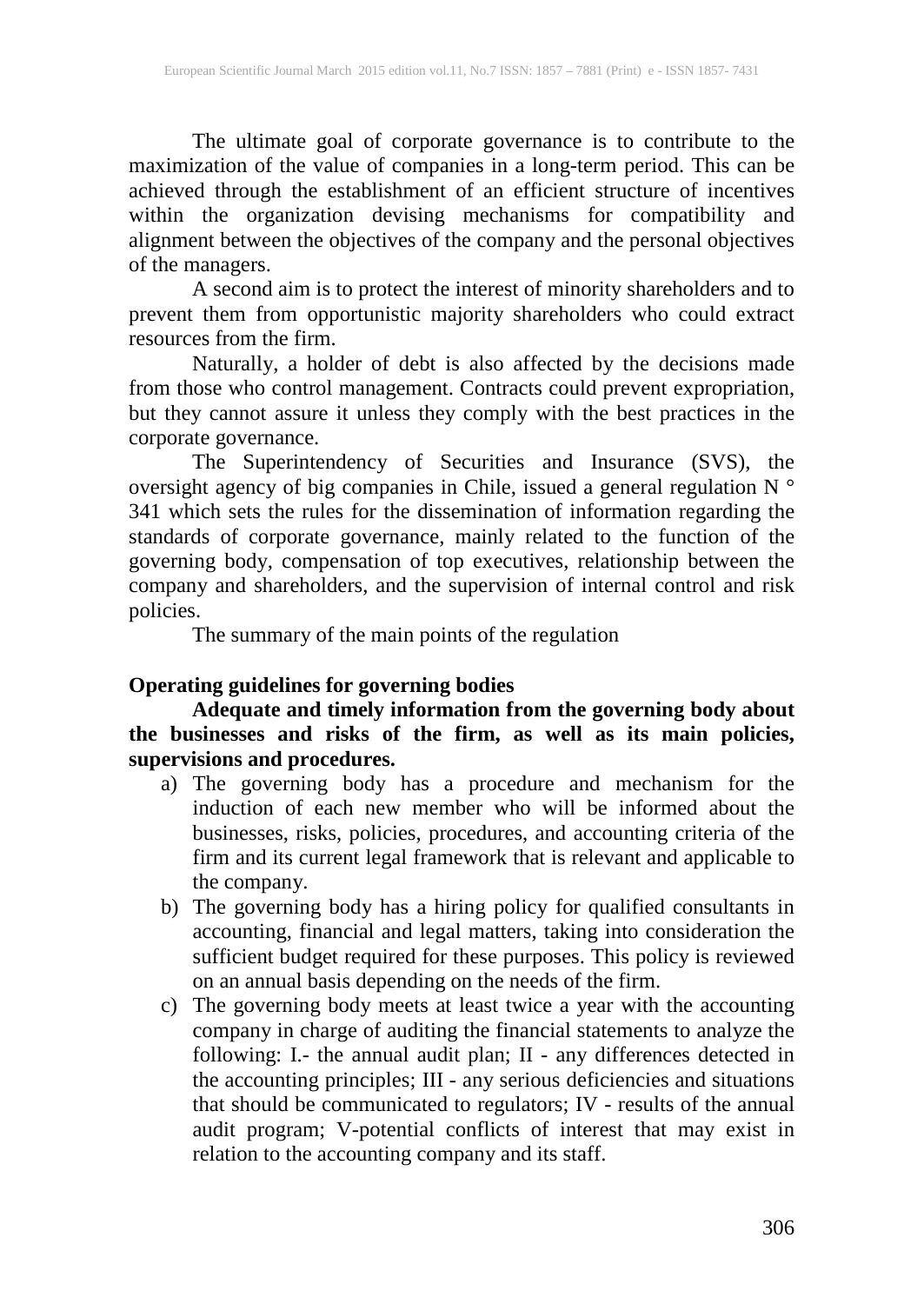#### **The functions and procedures a governing body follows in the absence of one or more of its members.**

- a) The board of directors has an established procedure that identifies and implements potential improvements in the overall operations.
- b) The board of directors has a policy with respect of the time the board members should devote to their responsibilities per month. It should indicate whether or not this policy is available to the shareholders and the general public.
- c) The board of directors has a mechanism/procedure to keep adequately the documents, elements, and other information gathered about the company in order to not affect the timely decision-making required for an agreement.

## **Procedures undertaken by the governing body when there is a conflict of interest from any board member**

d) The board of directors is governed by a code of conduct based on: I identifying the main situations that constitute a conflict of interest, and II - describing the procedures a board member should follow when declaring and resolving a conflict of interest. Although it is not specifically stated in the law, this code intends to avoid affecting the company's interest. It should also indicate whether or not the code of conduct is available to shareholders and the general public.

## **The relationship between the company, shareholders, and the general public.**

### **Information required by investors and shareholders to properly make decisions, and the mechanisms that facilitate the participation of shareholders in meetings.**

- a) In terms of electing board members, the governing body has a policy and procedure in which the CEO will have to hand in a document that contains all the candidates' professional profile within a maximum of two days before the meeting.
- b) The company has the mechanism of remote voting in real time for the shareholders to use in the meetings.
- c) The company has electronic mechanisms that allow timely dissemination to the market of the agreements that have been reached in shareholder meetings or of other relevant events.
- d) The company has a person, unit, or system, whose main objective is to respond in a timely manner to the concerns that reasonably shareholders and national or foreign investors appear to have with respect to ongoing operations and businesses that have been publicly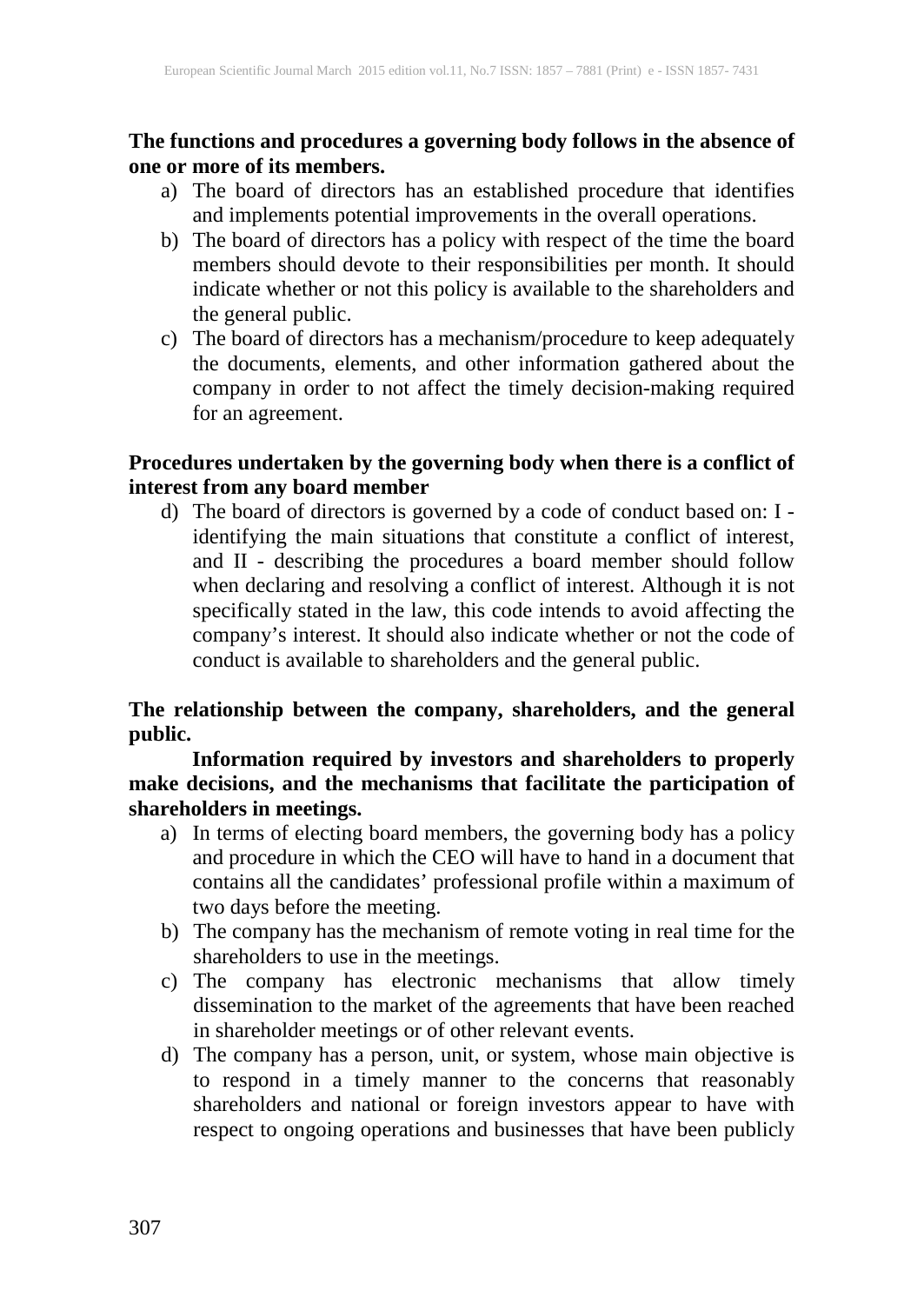stated, showing them where they can get this information which, by law, can be provided to the shareholders and the public in general.

- e) The board of directors has a formal procedure for analyzing and assessing the adequacy, opportunity, and relevance of the various revelations that the entity carries out to the market, in order to constantly improve the information of the company that is provided to the general public.
- f) The company has an updated website through which shareholders can easily access all their public information.

## **Replacement and compensation plans for Chief executives.**

## **Procedures for the succession and compensation plans and the policies for the Chief executive of the company.**

- a) The board of directors has a procedure to facilitate the proper functioning of the company if a replacement is required or because of the loss of the General Manager or Chief Manager. This procedure includes policies and mechanisms for selecting potential replacements and for providing all the information required to the board of directors and/or to the new CEO/replacement.
- b) The board of directors has guidelines and formal procedures aimed at preventing executives to make decisions that may pose a real risk to the company by not respecting the policies established on the executive compensation programs.

## **Defining, implementing, and monitoring of the company's policies and procedures on internal control and risk management.**

#### **Proper management of risks inherent to the business, and the measures undertaken by the company of such risks are to be within the established policies.**

- a) The company has policies and formal procedures for managing its risk, being the contingent workers properly informed and trained with respect to such matters. These policies and procedures are regularly reviewed and updated.
- b) The board of directors has a Committee or unit that reports to them directly. They are to make sure that the company complies with the policies and procedures stated above.
- c) The company has an established procedure specially designed to report any irregularity or illegal activity, regardless of the contract or legal bond the employee has. Such procedure must protect confidentiality.
- d) The board of directors has implemented a code of ethics with outlines and principles for professionals to follow, regardless of their contract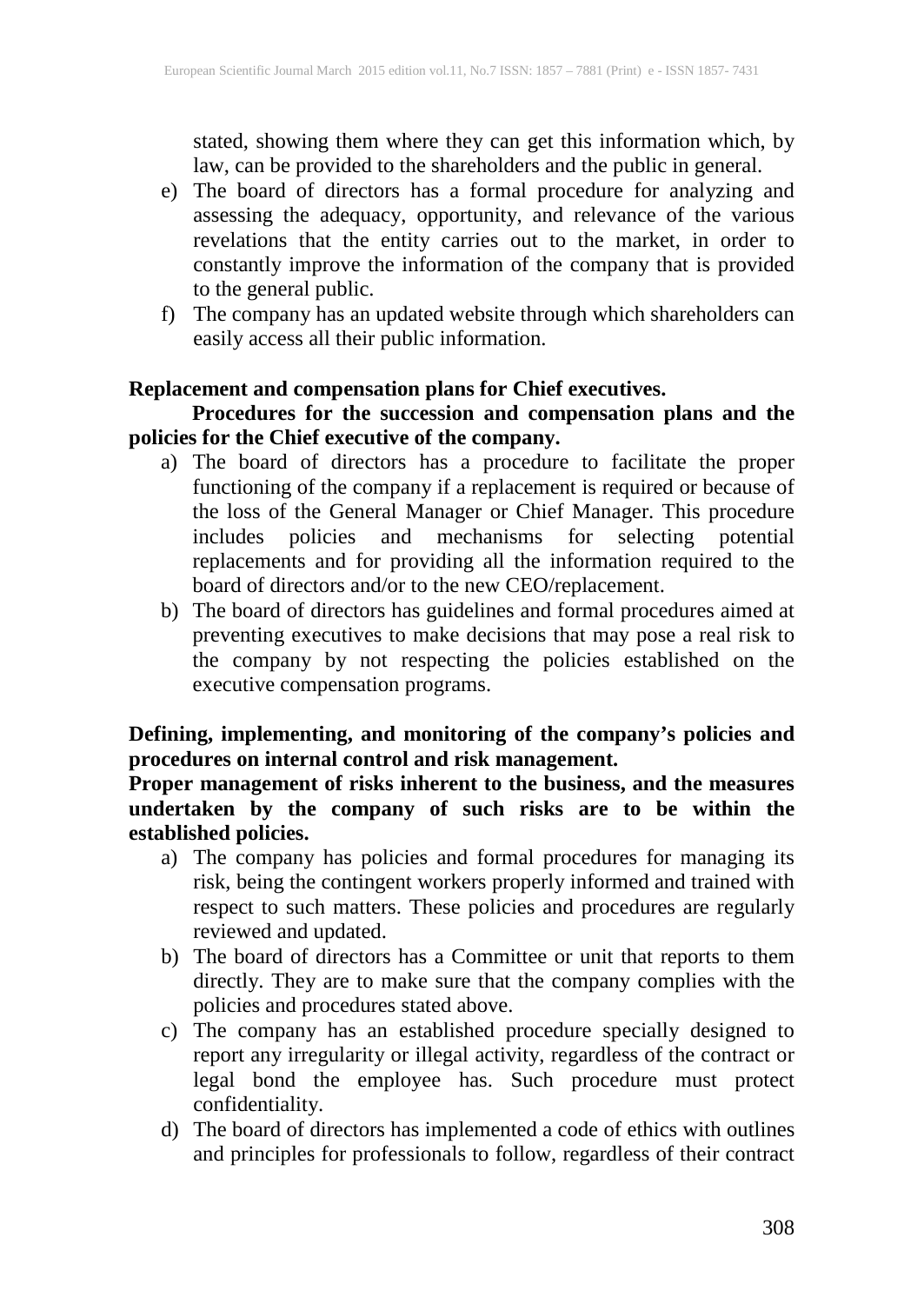or legal bond. Such code includes training and informing the personnel of the guide of principles.

## **Other activities adopted by the company that were not previously included.**

#### **Methodology**

In order to determine growth variables, projection, profitability, risk, performance, securities, and size, we will consider 19 good practices of corporate governance of public companies that belong to The Selective Stock Price Index (IPSA). These results were taken from the compliance of the general regulation  $N^{\circ}$  341 issued by The Superintendency of Securities and Insurance (SVS) which sets the rules for the dissemination of information regarding the standards of corporate governance, mainly related to the function of the governing body, compensation of top executives, relationship between the company and shareholders, and the supervision of internal control and risk policies.

There is a maximum of 24 points which include the 19 basic questions plus a point for each additional practice but with a maximum of 5.

#### **Results**

**Stock return according to the level of compliance of the regulation:**

|                              | Return year 2013 | Return since the<br>publication of the |
|------------------------------|------------------|----------------------------------------|
|                              |                  | regulation                             |
| <b>IPSA</b>                  | $-14.94\%$       | $-8.82%$                               |
| Company with high compliance | $-12.61%$        | $-6.49\%$                              |
| Company with low compliance  | $-23.90\%$       | $-22.02\%$                             |

If you compare the return obtained by the main index of the stock exchange trade of Santiago (IPSA) and the companies with major and minor degree of compliance, the companies that have the highest indicators of compliance had better returns in 2013 than when the publication of the regulation came out in November, 2012.

In 2013, the return of the 40 most important shares of the Chilean capital market was 14.95%, however, the return (despite being negative) is less in companies with a high degree of compliance.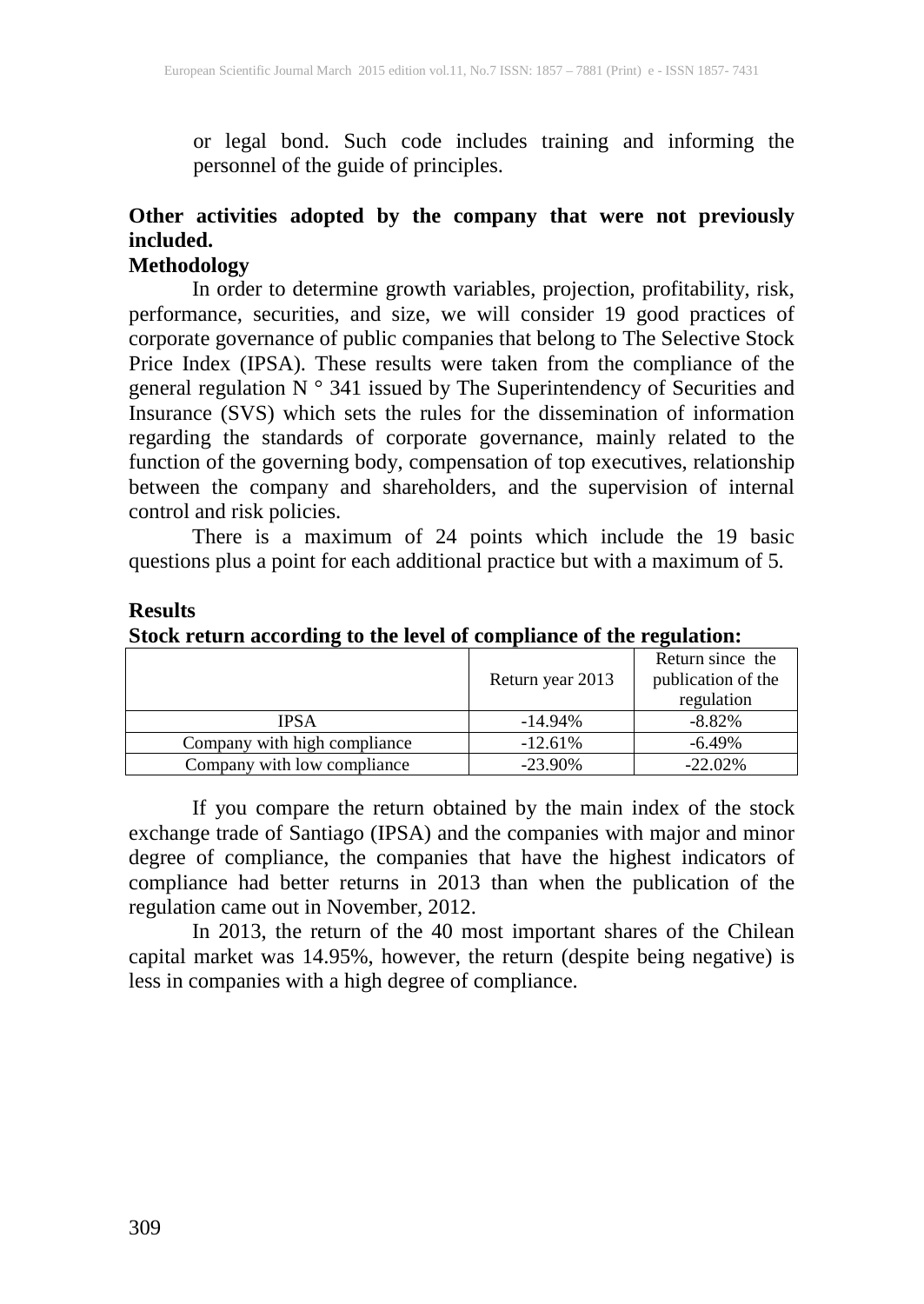| computance             |                         |        |                                 |       |          |  |  |  |  |  |  |  |  |
|------------------------|-------------------------|--------|---------------------------------|-------|----------|--|--|--|--|--|--|--|--|
|                        | <b>Valuation Ratios</b> |        |                                 |       |          |  |  |  |  |  |  |  |  |
| Level/Variable         | DPA                     | UPA    | <b>Book Value Ratio p/Share</b> | P/U   | Div Yld  |  |  |  |  |  |  |  |  |
| <b>High Compliance</b> | 91.88                   | 193.53 | 1766.69                         | 22.03 | 2.73     |  |  |  |  |  |  |  |  |
| Low Compliance         | 59.29                   | 89.13  | 1401.93                         | 14.62 | 3.20     |  |  |  |  |  |  |  |  |
|                        |                         |        |                                 |       |          |  |  |  |  |  |  |  |  |
| Variation %            | 54.97                   | 117.14 | 26.02                           | 50.66 | $-14.41$ |  |  |  |  |  |  |  |  |
|                        |                         |        |                                 |       |          |  |  |  |  |  |  |  |  |

**Investment Valuation Ratios, according to the degree of regulation compliance**

From the perspective of investment valuation ratios, companies with high levels of compliance obtain better results. In terms of price/earnings ratio, they traded at 22-times of the company's book value while companies of lesser degree of compliance traded at 14.7-times, which is 50.1% lower.

**Size and value of the companies from a corporate governance perspective**

|                        | <b>Size and Value</b>                     |                 |  |  |  |  |  |  |  |  |
|------------------------|-------------------------------------------|-----------------|--|--|--|--|--|--|--|--|
| Level/Variable         | <b>Market Capitalization in thousands</b> | EV in thousands |  |  |  |  |  |  |  |  |
| <b>High Compliance</b> | 3,672,478,968                             | 5,157,355,447   |  |  |  |  |  |  |  |  |
| Low Compliance         | 1,472,826,255                             | 1,883,461,062   |  |  |  |  |  |  |  |  |
|                        |                                           |                 |  |  |  |  |  |  |  |  |
| Variation %            | 149.35                                    | 173.82          |  |  |  |  |  |  |  |  |

Companies that meet the standards of corporate governance are 2.5 times larger than from a market capitalization point of view, with a financial wealth of \$3,672,478,968,000.

The valuation of the companies showed the same results. The Enterprise Value (EV), the market capitalization of the company minus the net financial debt, in the companies that comply with corporate governance standards is 2.7 times higher than those who have lower levels of compliance.

#### **Systematic and Total Risk**

|                        |                  | <b>Risk</b>          |
|------------------------|------------------|----------------------|
| Level/Variable         | Total $(\sigma)$ | Systematic $(\beta)$ |
| <b>High Compliance</b> | 26.14            | 0.89                 |
| Low Compliance         | 33.43            | 1.09                 |
|                        |                  |                      |
| Variation %            | $-21.80$         | $-18.32$             |

Because of the volatility in the prices of the shares of the companies analyzed and their systemic risks, the total risks measured through the relationship between the returns of the market and shares (betas) show lower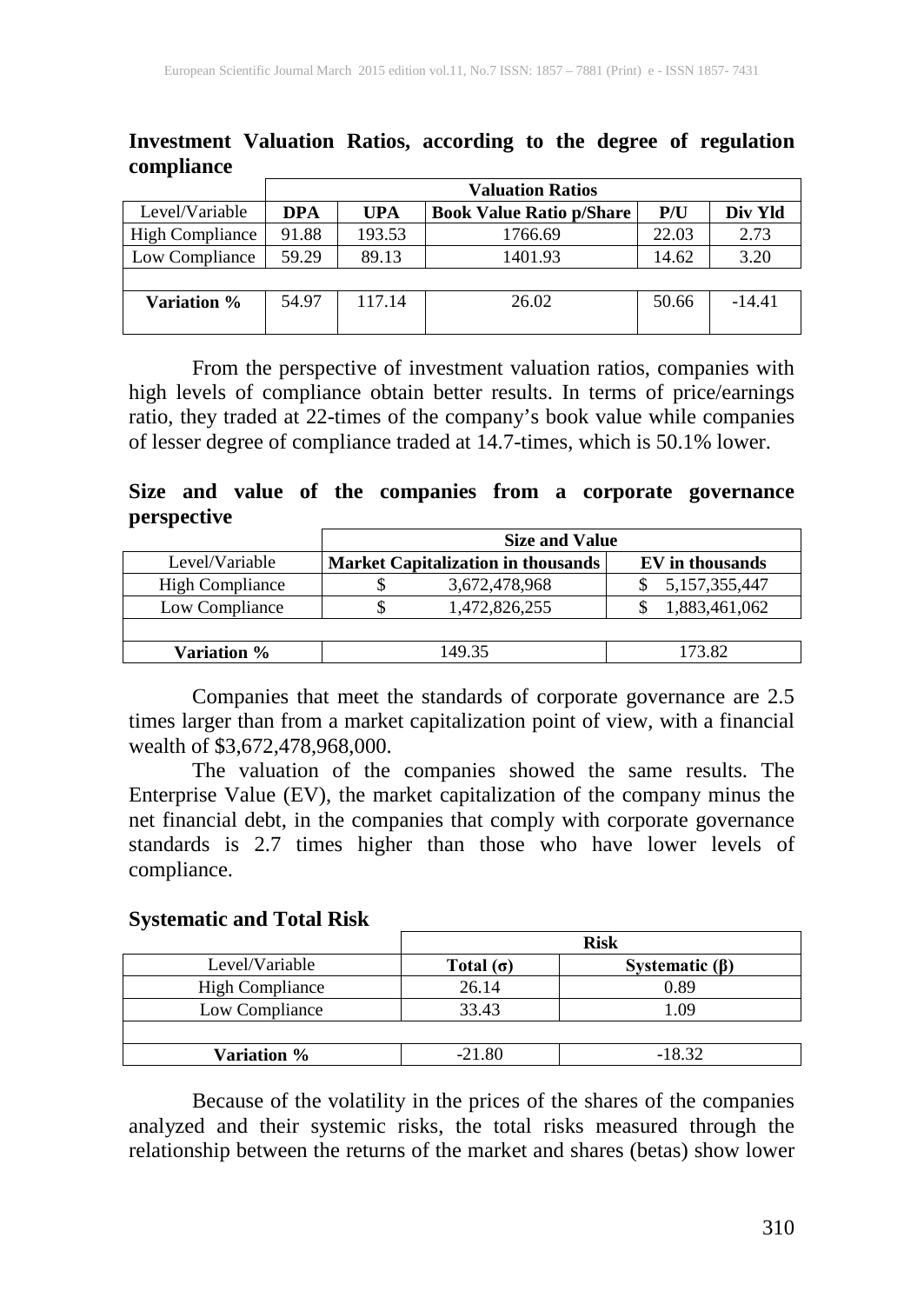levels of risk for those companies that largely meet the corporate governance, according to the legislation in force in Chile.

**Financial performance measures from a corporate governance perspective**

|                        | <b>Performance Measures</b> |                |           |  |  |  |  |  |  |
|------------------------|-----------------------------|----------------|-----------|--|--|--|--|--|--|
| Level/Variable         | <b>Sharpe</b>               | <b>Trevnor</b> | Alfa      |  |  |  |  |  |  |
| <b>High Compliance</b> | $-0.22$                     | $-8.39$        | 2.49      |  |  |  |  |  |  |
| Low Compliance         | $-0.47$                     | $-15.19$       | $-8.57$   |  |  |  |  |  |  |
|                        |                             |                |           |  |  |  |  |  |  |
| Variation %            | $-53.98$                    | -44 79         | $-129.04$ |  |  |  |  |  |  |

The financial performance indicators, represented by Sharpe ratios (returns adjusted by total risk), Treynor (return adjusted by systemic risk) and Alpha (return higher than the market), are all higher in companies that meet the standards of corporate governance.

Alpha points out in its theoretical section that an index higher than 0 indicates higher returns to the market. In the case of companies with a high degree of compliance with the rules of corporate governance, the alpha is 2.49, consistent with the results obtained in item 1 above.

|                            |                           | <b>Financial Situation</b> |                       |                        |  |  |  |  |  |  |  |  |  |  |  |
|----------------------------|---------------------------|----------------------------|-----------------------|------------------------|--|--|--|--|--|--|--|--|--|--|--|
| Level/Vari                 | <b>Total Assets in in</b> | Net Equity in              | <b>Net Incomes in</b> | <b>Net Earnings in</b> |  |  |  |  |  |  |  |  |  |  |  |
| able                       | thousands                 | thousands                  | thousands             | thousands              |  |  |  |  |  |  |  |  |  |  |  |
| High<br>Compliance         | \$4,981,563,878           | \$2,086,806,327            | \$1,475,767,313       | S<br>62,623,651        |  |  |  |  |  |  |  |  |  |  |  |
| Low<br>Compliance          | \$3,921,742,585           | \$923,403,363              | 458,915,131<br>S      | 16,995,805<br>S        |  |  |  |  |  |  |  |  |  |  |  |
|                            |                           |                            |                       |                        |  |  |  |  |  |  |  |  |  |  |  |
| Variation<br>$\frac{6}{9}$ | 27.02                     | 125.99                     | 221.58                | 268.47                 |  |  |  |  |  |  |  |  |  |  |  |

#### **Financial point of view**

With the absolute numbers of the consolidated financial statements, total assets, net assets, revenues and profits are higher in companies that comply more closely with corporate governance. Sales revenues and earnings are tripled compared to those companies that meet less the standards of corporate governance.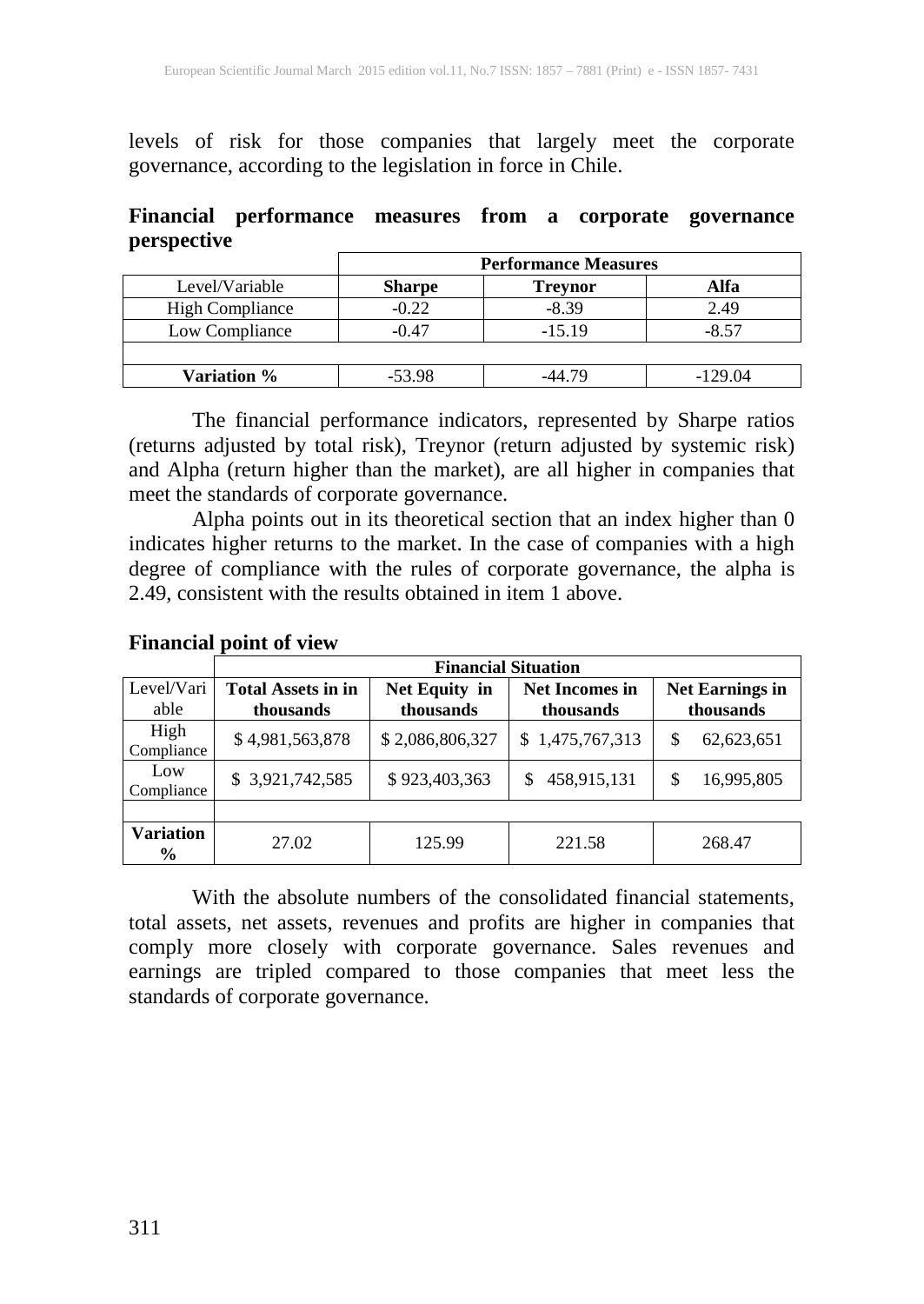|                |          | Growth                           |           | Projection  |               |               |  |
|----------------|----------|----------------------------------|-----------|-------------|---------------|---------------|--|
| Level/Variable | Reinv.   | <b>Growth Rate</b><br><b>ROE</b> |           | Intrsc.     |               | <b>UpSide</b> |  |
|                | Rate     |                                  | (g)       | V           | <b>Closed</b> | $\frac{0}{0}$ |  |
| High           | 0.48     | 10.89                            | 0.05      | 3,636<br>\$ | \$3,414       | 4.99          |  |
| Compliance     |          |                                  |           |             |               |               |  |
| Low            | 0.54     | $-2.45$                          | $-0.07$   | 1,920<br>\$ | \$1,887       | $-7.32$       |  |
| Compliance     |          |                                  |           |             |               |               |  |
|                |          |                                  |           |             |               |               |  |
| Variation %    | $-11.31$ |                                  | $-170.97$ | 89.37       | 80.94         | $-168.09$     |  |
|                |          | 544.66                           |           |             |               |               |  |

#### **Growth and projection**

Companies that adopt the best practices of corporate governance have higher growth rates (5%) and higher projected returns of stocks with an estimated upside of 4.99%, as opposed to companies that do not meet the rules of corporate governance, obtaining negative growth rates (7%) and decreasing their stock prices (-7.32%).

#### **Conclusion**

If we separate the companies from the IPSA index, which comprises the largest companies in terms of market and capital market in Chile, basing it on the rules of best practices in corporate governance of all the variables that have been analyzed, the companies that scored high in compliance are those that yielded the best results in terms of profitability, size, value, risk, performance and future projections.

If it is true, given the current external economic environment where the stock market is no stranger to negative returns since 2013, those companies that meet the standards of corporate governance get "less negative" returns compared to those of the same level and better returns than those that meet to a lesser extent these standards.

In terms of projection, the shares that have the best upside for the future are those, again, that largely meet the standards of corporate governance. The shares rise to 5%. If we compare them to the current scenario, they obtain a good return when the economy in general does not show good numbers in terms of growth, inflation, rate of unemployment, business confidence, importation of durable goods, granting of credit and terms of trade.

#### **References:**

Agosin, Manuel y Ernesto Pastén. Corporate Governance in Chile. (2001) Meeting on Corporate Governance in Developing Countries and Emerging Economies by OECD Development Centre and the European Bank for Reconstruction and Development.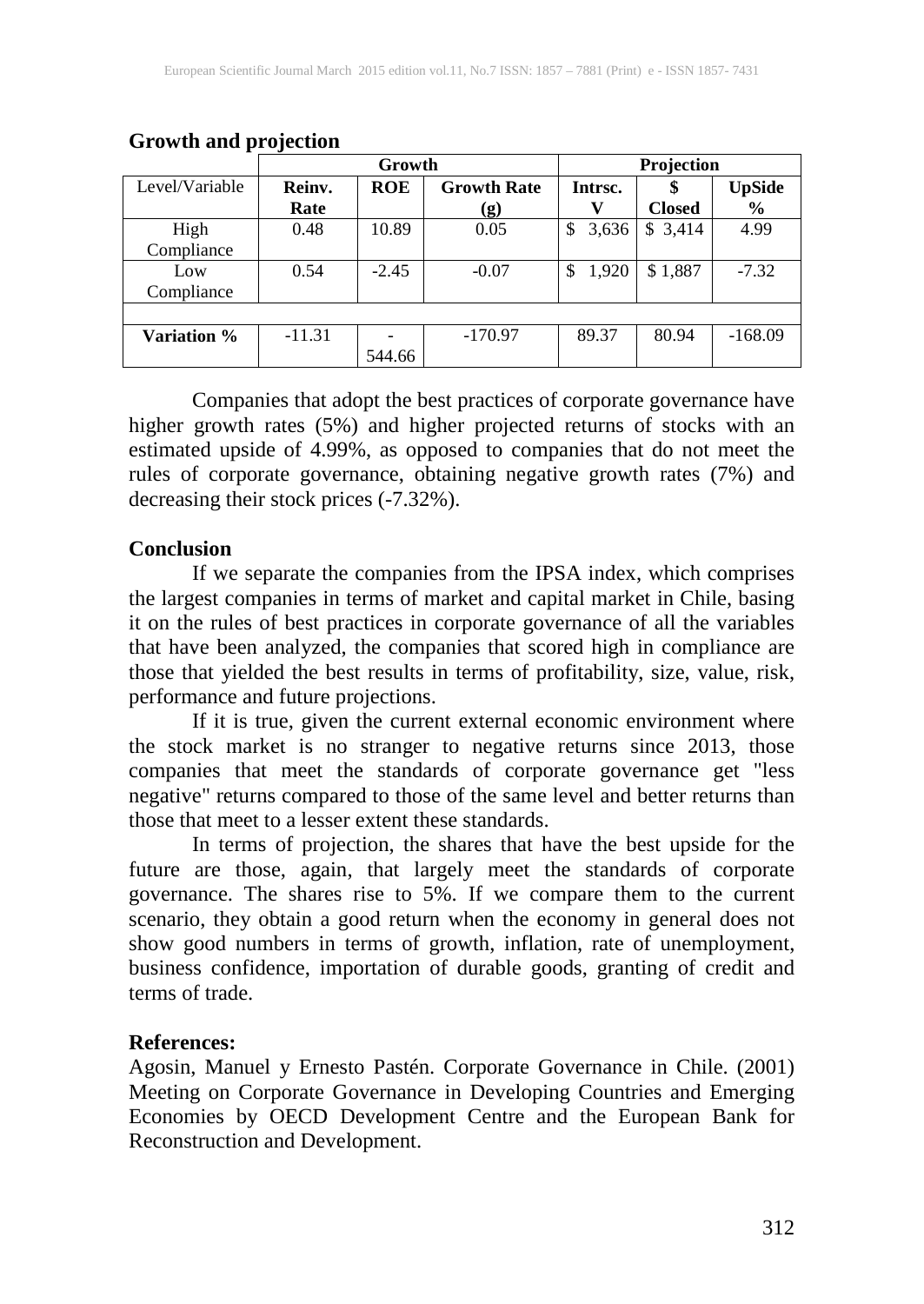Barclay y Holderness (1989), "Private Benefits from Control of Public Corporations", Journal of Financial Economics, 25.

Charkman, Jonathan. Keeping (2001) "A study of Corporate Governance in five countries" Oxford University Press 1995. Carril, Valentín. Sahereholder´s Rights: Slowly moving in the right direction. Banco Santander Central Hispano New York.

Demsetz, H. y K. Lehn (1985), The structure of corporate ownership: Causes and consequences, Journal of Political Economy 93, 1155-1177.

Khanna T., Palepu K. (1998), Is Group Affiliation Profitable in Emerging Markets? An analysis of Diversified Indian Business Groups. Journal of Finance

La Porta, R., F. López de Silanes, a. Shleifer y R. Vishny (1999), "Corporate Ownership Around the World", Journal of Finance, 54.

McConnell J.J., Servaes H. (1990), Additional evidence on equity ownership and corporate value. Journal of Financial Economics 27 (2), pp 595 –612.

Nelson, J. (2005) "Corporate governance practices, CEO characteristics and firm performance". Journal of Corporate Finance, Nº11.

Organización para Cooperación y el Desarrollo Económico [OCDE] White Paper on Corporate Governance in Latin America.

Rajan, R. y L. Zingales (1998), Financial dependence and growth, American Economic Review 88, 559-586.

Shleifer y Vishny (1997) "A Survey of Corporate Governance". Journal of Finance, Vol.52, N°2.

Stulz R. (1988), Managerial control of voting rights: Financing policies and the marketforcorporate control, Journal of Financial Economics 20, pp 25- 54.

Zingales, Luigi. Corporate Governance, (1997). The Governance of the New Enterprise, Octubre de 2000. National Boureau Economic Research and Chicago University.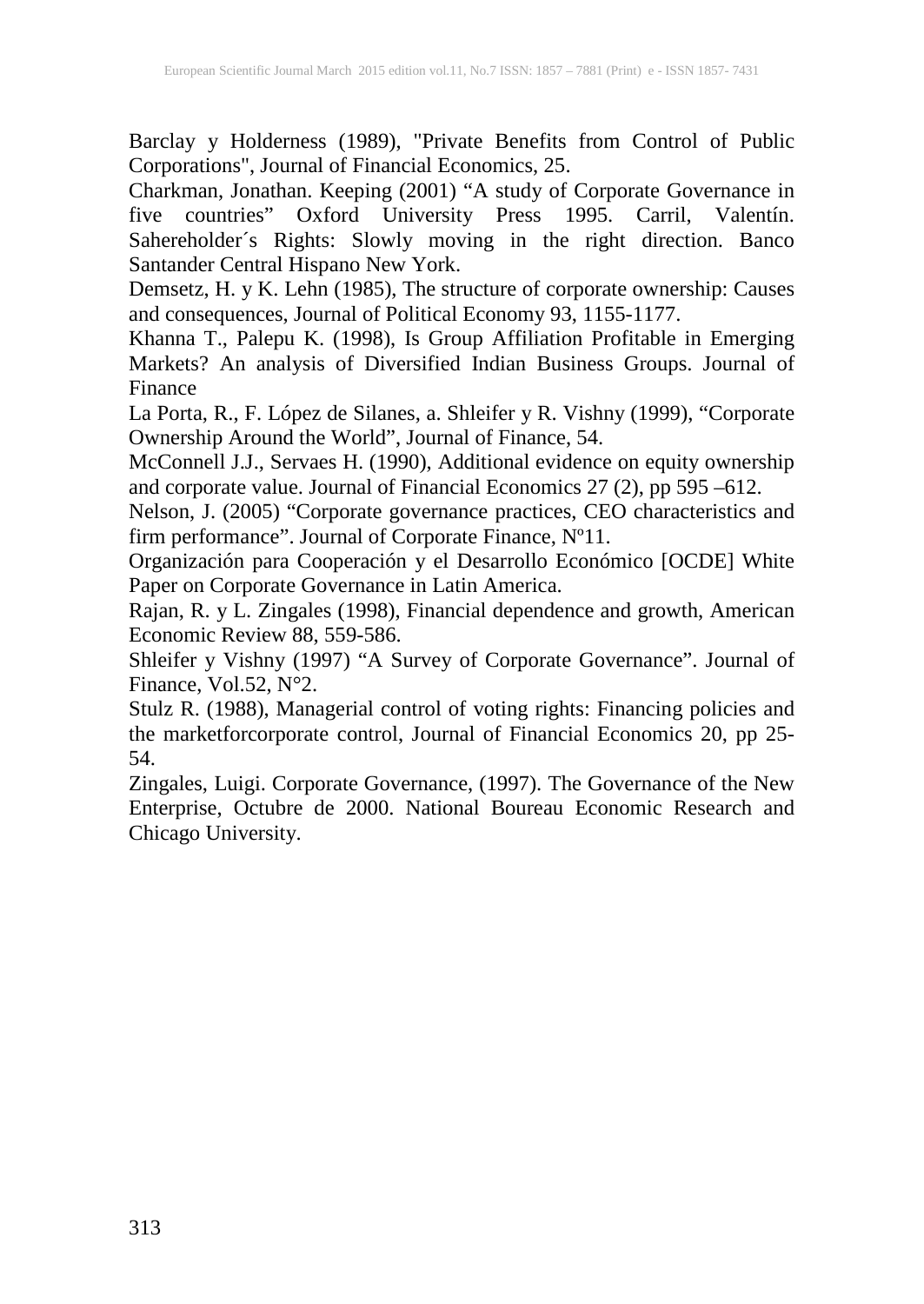| <b>Results 2013 of IPSA Companies</b> |         |                  |    |  |  |  |  |  |  |  |
|---------------------------------------|---------|------------------|----|--|--|--|--|--|--|--|
| Company                               | Company | <b>Score</b>     |    |  |  |  |  |  |  |  |
| SQM-B                                 | 21      | <b>ANDINA B</b>  | 15 |  |  |  |  |  |  |  |
| <b>COLBUN</b>                         | 19      | <b>ILC</b>       | 15 |  |  |  |  |  |  |  |
| <b>CRUZ BLANCA</b>                    | 19      | <b>BESALCO</b>   | 15 |  |  |  |  |  |  |  |
| <b>RIPLEY</b>                         | 18      | <b>LA POLAR</b>  | 15 |  |  |  |  |  |  |  |
| <b>FORUS</b>                          | 18      | <b>LATAM</b>     | 15 |  |  |  |  |  |  |  |
| <b>CENCOSUD</b>                       | 17      | <b>PARAUCO</b>   | 15 |  |  |  |  |  |  |  |
| <b>COPEC</b>                          | 16      | <b>IAM</b>       | 13 |  |  |  |  |  |  |  |
| <b>ENDESA</b>                         | 16      | <b>ECL</b>       | 13 |  |  |  |  |  |  |  |
| <b>CMPC</b>                           | 16      | <b>SALFACORP</b> | 13 |  |  |  |  |  |  |  |
| <b>AGUAS ANDINA</b>                   | 16      | <b>SANTANDER</b> | 11 |  |  |  |  |  |  |  |
| <b>ENTEL</b>                          | 16      | <b>SONDA</b>     | 11 |  |  |  |  |  |  |  |
| <b>ANTARCHILE</b>                     | 16      | <b>SAAM</b>      | 11 |  |  |  |  |  |  |  |
| <b>AES GENER</b>                      | 16      | <b>CFR</b>       | 11 |  |  |  |  |  |  |  |
| <b>CCU</b>                            | 16      | <b>EMBONOR B</b> | 11 |  |  |  |  |  |  |  |
| <b>CONCHA Y TORO</b>                  | 16      | <b>HITES</b>     | 11 |  |  |  |  |  |  |  |
| SK                                    | 16      | CAP              | 9  |  |  |  |  |  |  |  |
| <b>FALABELLA</b>                      | 16      | PAZ CORP         | 8  |  |  |  |  |  |  |  |
| <b>ENERSIS</b>                        | 16      |                  |    |  |  |  |  |  |  |  |

## **Appendices Appendix N°1: Results 2013**

#### **Appendix N°2: Compliance per Numeral**

| Compliance per Numeral                                                    | 2012          | 2013          |
|---------------------------------------------------------------------------|---------------|---------------|
| Operating guidelines for governing bodies                                 | 59.30         | 59.30         |
|                                                                           | $\%$          | $\%$          |
| Relationship between the company, shareholders, and the general public    | 56.30         | 59.20         |
|                                                                           | $\%$          | %             |
| Replacement and compensation plans for Chief executives                   | 59.00         | 62.90         |
|                                                                           | $\%$          | %             |
| Defining, implementing, and monitoring the company's policies and         | 76.60         | 76.00         |
| procedures                                                                |               |               |
| on internal control and risk management                                   | %             | %             |
|                                                                           | 34.30         | 22.90         |
| Other activities adopted by the company that were not previously included | $\frac{0}{0}$ | $\frac{0}{0}$ |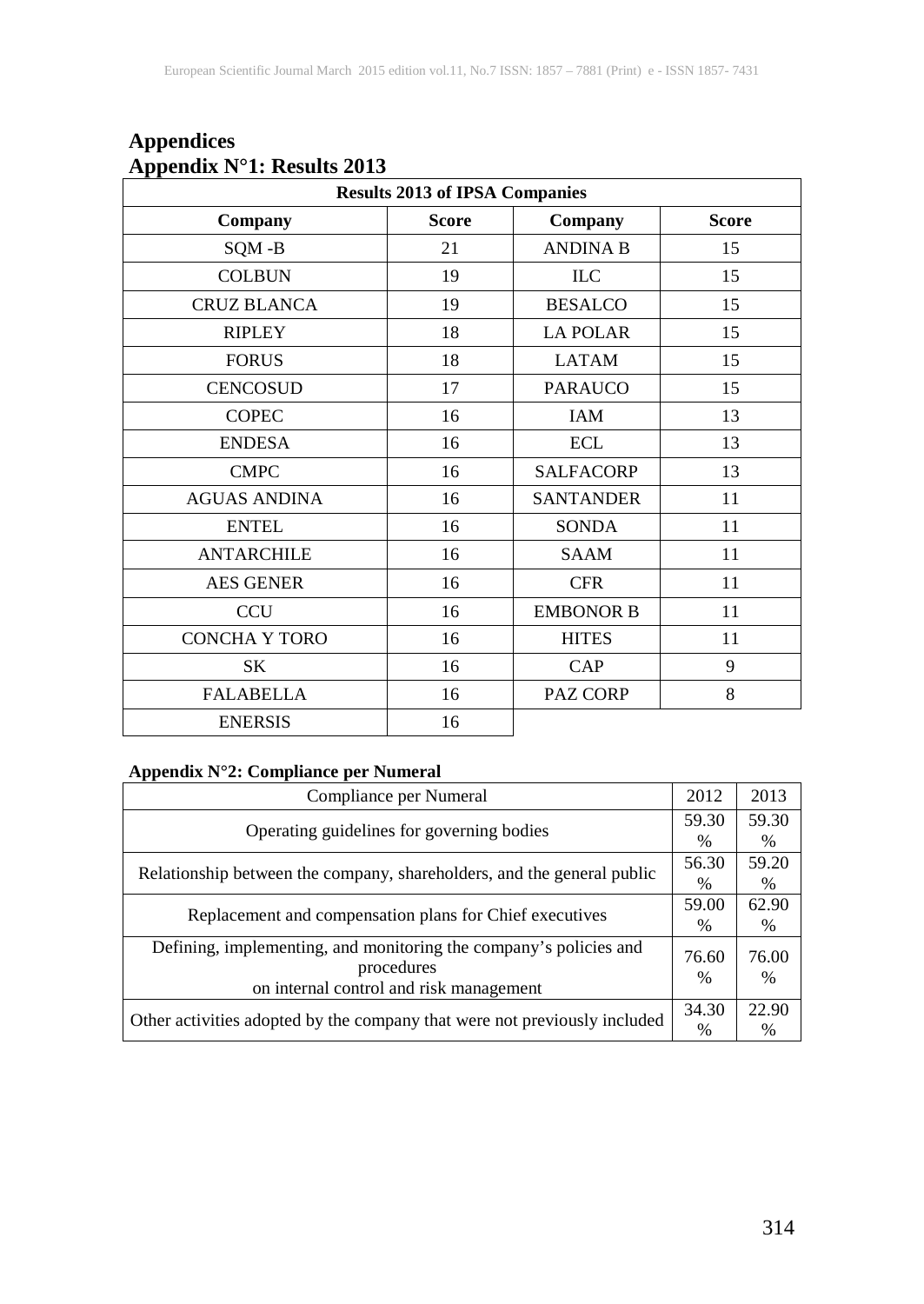

Appendix N° 3: Results of all the variables that were analyzed

|                              |                |                             |                     |                 | <b>Valuation Ratio</b> |                                         |            | <b>Size and Value</b>                                  | <b>Risk</b>                             |                        |                                 |
|------------------------------|----------------|-----------------------------|---------------------|-----------------|------------------------|-----------------------------------------|------------|--------------------------------------------------------|-----------------------------------------|------------------------|---------------------------------|
| N<br>$\circ$                 | <b>Name</b>    | <b>Sector</b>               | <b>DP</b><br>A      | UP<br>A         | Book V.<br>p/share     | P/<br>U                                 | Div<br>Yld | <b>Market</b><br><b>Capitalization</b> in<br>thousands | EV in<br>thousand<br>s                  | Tota<br>$l(\sigma)$    | <b>Sistem</b><br>atic $(\beta)$ |
| 1                            | Sqm            | Mining                      | 475<br>.08          | 809<br>.25      | 5070.26                | $\mathfrak{D}$<br>$\overline{0}$ .<br>5 | 2.86       | \$<br>4,457,049,356                                    | $\hat{\mathbf{S}}$<br>4,924,838<br>,551 | 37.6<br>1              | 1.13                            |
| $\overline{c}$               | Colbun         | Electric<br>Power           | 0.5<br>$\mathbf{Q}$ | 2.8<br>$\theta$ | 113.11                 | $\overline{\mathcal{L}}$<br>8.<br>8     | 0.43       | \$<br>2,391,231,830                                    | \$<br>3,168,452<br>,467                 | 21.0<br>4              | 0.57                            |
| 3                            | Cruzbla<br>nca | Other                       | 6.5<br>$\Omega$     | 16.<br>14       | 281.33                 | $\overline{2}$<br>9.<br>$\mathbf{Q}$    | 1.35       | \$<br>309,848,460                                      | 417, 164, 3<br>59                       | 48.1<br>$\mathfrak{D}$ |                                 |
| $\overline{4}$               | Ripley         | Department<br><b>Stores</b> | 11.<br>33           | 22.<br>67       | 407.74                 | 1<br>7.<br>1                            | 2.93       | \$<br>750,123,463                                      | \$<br>1,342,405<br>,457                 | 27.7<br>1              | 1.39                            |
| 5                            | Forus          | Other                       | 58.<br>63           | 150<br>.39      | 558.13                 | $\mathbf{1}$<br>5.<br>1                 | 2.58       | \$<br>588,016,975                                      | \$<br>561,081,8<br>56                   | 25.8<br>9              | 1.06                            |
| $\overline{7}$               | Copec          | Petroleum<br>and Gas        | 126<br>.38          | 377<br>.58      | 4363.46                | 1<br>9.<br>$\overline{4}$               | 1.73       | \$<br>9,518,049,817                                    | \$<br>12,961,61<br>8,270                | 24.4<br>8              | 1.17                            |
| 8                            | Endesa         | Electric<br>Power           | 21.<br>58           | 39.<br>81       | 333.52                 | $\overline{c}$<br>0.<br>3               | 2.67       | \$<br>6,630,462,438                                    | \$<br>9,051,465<br>.676                 | 20.9<br>7              | 0.76                            |
| $\overline{9}$               | Cmpc           | Cellulose<br>and Paper      | 15.<br>00           | 36.<br>37       | 1941.86                | 3<br>$\overline{\mathcal{E}}$           | 1.25       | \$<br>2,851,662,500                                    | \$<br>4.490.970<br>,726                 | 26.3<br>1              | 1.26                            |
| 1<br>$\theta$                | Aguas          | Other                       | 19.<br>07           | 19.<br>07       | 100.76                 | 1<br>8.<br>7                            | 5.35       | \$<br>2,179,636,580                                    | \$<br>2,921,997<br>,442                 | 21.6<br>1              | 0.16                            |
| $\mathbf{1}$<br>$\mathbf{1}$ | Entel          | Telecommu<br>nicactions     | 300<br>.00          | 607<br>.29      | 3903.56                | $\mathbf{1}$<br>1.<br>4                 | 4.34       | \$<br>1,636,696,665                                    | 2,517,715<br>,158                       | 25.2<br>4              | 0.33                            |
| 1<br>$\mathfrak{2}$          | Antarch<br>ile | Finance and<br>Insurance    | 214<br>.88          | 526<br>.34      | 7428.93                | 1<br>$\overline{4}$ .                   | 2.9        | \$<br>3,377,277,249                                    | \$<br>8,698,888                         | 23.5<br>7              | 1.05                            |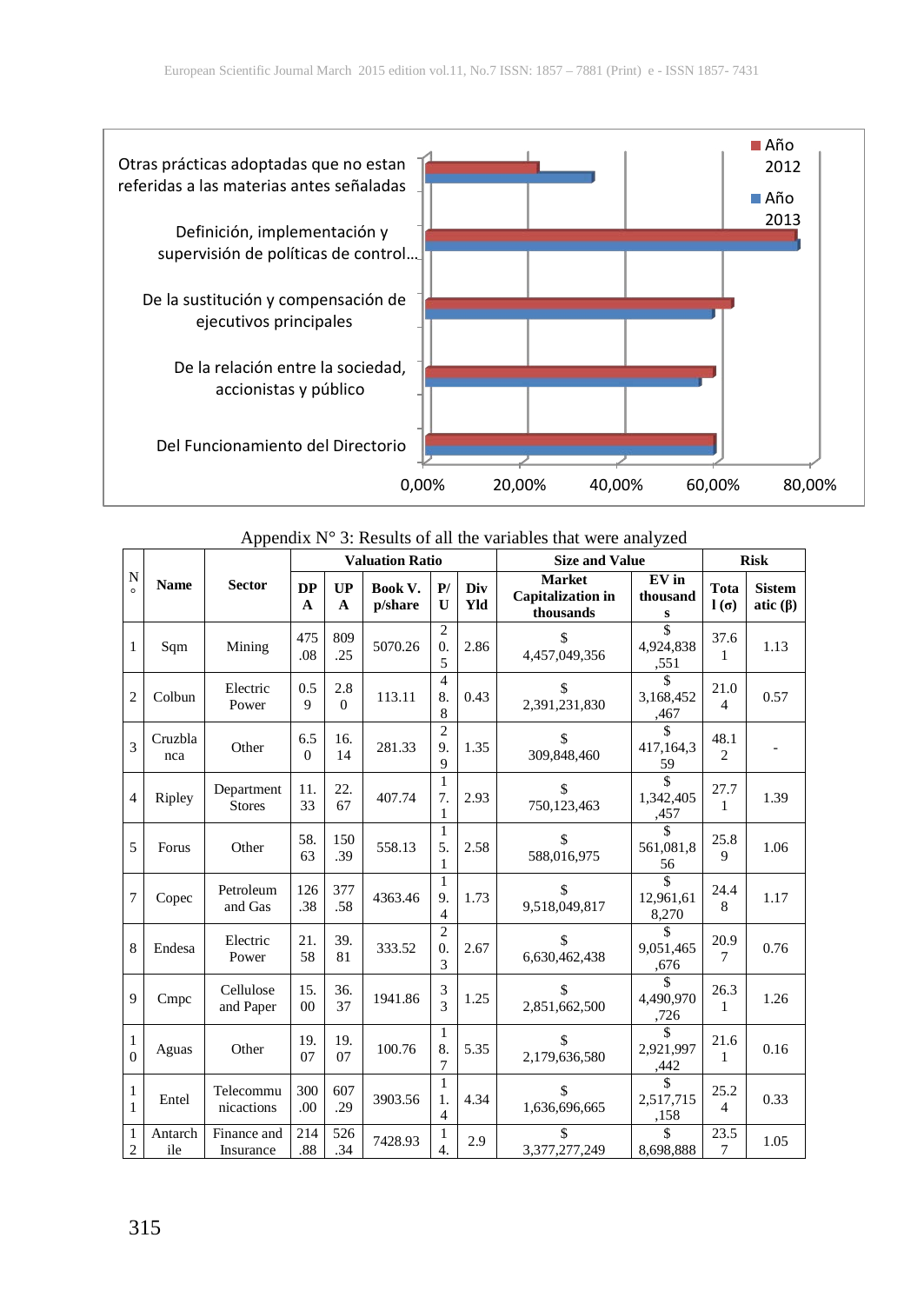|                                             |                      |                             |                       |                       |         | $\mathbf{1}$                           |                |                      | ,877                         |                        |              |
|---------------------------------------------|----------------------|-----------------------------|-----------------------|-----------------------|---------|----------------------------------------|----------------|----------------------|------------------------------|------------------------|--------------|
| 1<br>3                                      | Aesgen<br>er         | Electric<br>Power           | 13.<br>67             | 10.<br>81             | 171.44  | $\overline{c}$<br>6.<br>8              | 4.73           | \$<br>2,334,079,748  | \$<br>3,649,935<br>,634      | 24.0<br>2              | 0.55         |
| $\mathbf{1}$<br>$\overline{4}$              | Ccu                  | Food and<br>Beverage        | 166<br>.49            | 372<br>.07            | 2694.15 | $\mathbf{1}$<br>7.<br>5                | 2.56           | \$<br>2,403,283,630  | S<br>2,341,525<br>,019       | 23.6<br>7              | 0.6          |
| 1<br>5                                      | Conchat<br>oro       | Food and<br>Beverage        | 18.<br>90             | 44.<br>41             | 574.58  | $\overline{c}$<br>5.<br>$\overline{4}$ | 1.67           | \$<br>844,266,161    | S<br>1,077,642<br>,739       | 24.8<br>9              | 0.86         |
| $\mathbf{1}$<br>6                           | Sigdo<br>Kopper<br>S | Finance and<br>Insurance    | 35.<br>10             | 58.<br>64             | 603.71  | 1<br>5                                 | 3.98           | \$<br>947,075,000    | \$<br>1,609,831<br>,642      | 23.9<br>7              | 1.3          |
| 1<br>7                                      | Falabell<br>a        | Department<br><b>Stores</b> | 72.<br>$00\,$         | 183<br>.15            | 1357.83 | $\overline{c}$<br>8.<br>1              | 1.4            | \$<br>12,456,213,778 | \$<br>15,268,18<br>4,603     | 23.6<br>5              | 0.99         |
| 1<br>8                                      | Enersis              | Electric<br>Power           | 6.7<br>1              | 13.<br>26             | 129.31  | 1<br>3.<br>$\overline{4}$              | 3.76           | \$<br>8,757,168,805  | \$<br>12,671,32<br>4,128     | 21.7                   | $\mathbf{1}$ |
| $\mathbf{1}$<br>9                           | Andina               | Food and<br>Beverage        | 0.1<br>8              | 91.<br>93             | 964.93  | $\overline{c}$<br>5.<br>1              | 4.27           |                      |                              | 30.8                   | 0.69         |
| $\mathfrak{2}$<br>$\overline{0}$            | Ilc                  | Finance and<br>Insurance    | 450<br>.00            | 814<br>.50            | 4912.71 | 8.<br>5                                | 6.49           | \$<br>692,950,000    | \$<br>1,168,472<br>,764      | 29.3<br>9              |              |
| $\mathbf{2}$<br>$\mathbf{1}$                | Besalco              | Constructio<br>$\mathbf n$  | 10.<br>$00\,$         | 16.<br>60             | 306.64  | 2<br>8                                 | 2.15           | \$<br>267,920,289    | S<br>492,157,7<br>95         | 36                     | 1.57         |
| $\mathbf{2}$<br>$\overline{c}$              | Nuevap<br>olar       | Department<br><b>Stores</b> | 0.0<br>$\mathbf{0}$   | 59.<br>81             | 30.01   | ÷,<br>0.<br>9                          | $\Omega$       | \$<br>52,307,586     | \$<br>237,049,3<br>57        | 77                     | 1.13         |
| $\mathfrak{2}$<br>3                         | Lan                  | Transport<br>Services       | 0.0<br>$\mathbf{0}$   | ÷<br>378<br>.61       | 5527.55 | $\overline{a}$<br>$\overline{c}$<br>1  | $\overline{0}$ | \$<br>4,339,614,681  | \$<br>8,151,081<br>,964      | 28.5<br>9              | 1.42         |
| 2<br>$\overline{4}$                         | Parauco              | Other                       | 27.<br>$00\,$         | 74.<br>60             | 767.06  | 1<br>3.<br>6                           | 2.67           | \$<br>827,396,469    | \$<br>1,237,273<br>,601      | 25.8<br>6              | 0.89         |
| $\mathfrak{2}$<br>5                         | Iam                  | Finance and<br>Insurance    | 57.<br>65             | 57.<br>65             | 580.91  | $\mathbf{1}$<br>5.<br>7                | 6.37           | \$<br>904,970,000    | \$<br>1,953,330<br>,237      | 19.1<br>8              | 0.3          |
| $\mathfrak{2}$<br>6                         | Ecl                  | Electric<br>Power           | 20.<br>62             | 24.<br>70             | 886.46  | $\overline{2}$<br>9.<br>1              | 2.87           | \$<br>755,781,364    | \$<br>1,134,608<br>,764      | 26.3<br>2              | 0.78         |
| $\mathfrak{2}$<br>7                         | Salfacor<br>p        | Constructio<br>$\mathbf n$  | 16.<br>69             | 57.<br>21             | 700.87  | 8.<br>4                                | 3.45           | \$<br>211,521,417    | \$<br>627,264,8<br>25        | 36.4<br>2              | 1.41         |
| $\overline{\mathbf{c}}$<br>8                | Bsantan<br>der       | Finance and<br>Insurance    | 1.4<br>$\mathbf{1}$   | 2.6<br>$\tau$         | 12.87   | 1<br>2.<br>9                           | 4.1            | \$<br>6,465,586,610  | $\qquad \qquad \blacksquare$ | 24.6<br>$\mathfrak{Z}$ | 0.89         |
| 2<br>9                                      | Cencos<br>ud         | Department<br><b>Stores</b> | 20.<br>60             | 87.<br>01             | 1539.30 | $\overline{2}$<br>2.<br>3              | 1.06           | \$<br>5,495,927,788  | \$<br>8,508,773<br>,157      | 29.2<br>$\overline{4}$ | 1.23         |
| $\mathfrak{2}$<br>9                         | Sonda                | Software<br>and Data        | 38.<br>13             | 75.<br>18             | 572.98  | $\mathbf{1}$<br>7.<br>$\overline{4}$   | 2.91           | \$<br>1,142,391,485  | \$<br>1,048,681<br>,518      | 24.8<br>8              | 0.82         |
| 3<br>$\boldsymbol{0}$                       | Smsaa<br>m           | Finance and<br>Insurance    | 2.1<br>$\overline{0}$ | 3.7<br>$\overline{c}$ | 37.78   | $\mathbf{1}$<br>2.<br>6                | 4.47           | \$<br>457,531,855    | \$<br>550,106,2<br>27        | 25.3                   |              |
| $\ensuremath{\mathfrak{Z}}$<br>$\mathbf{1}$ | Cfr                  | Department<br><b>Stores</b> | 2.5<br>2              | 4.4<br>$\mathbf{1}$   | 39.62   | $\overline{4}$<br>0.<br>6              | 1.41           | \$<br>1,506,464,000  | \$<br>1,746,067<br>,869      | 52.4<br>$\mathbf{1}$   |              |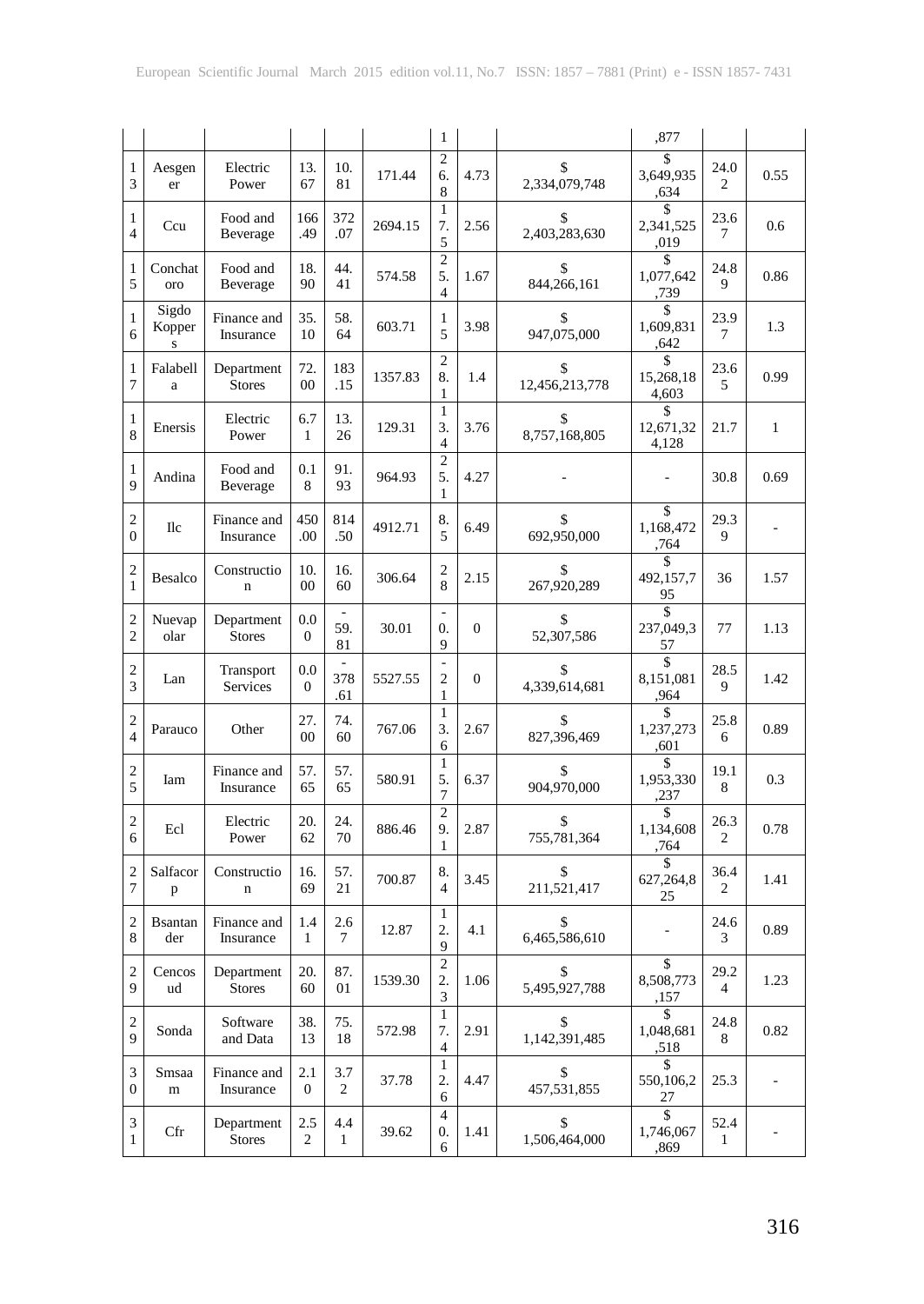| 3<br>2              | Embon<br><sub>or</sub> | Food and<br>Beverage        | 51.<br>00  | 47.<br>83  | 558.57  | 2<br>2.<br>3 | 4.77 | 526,712,937   | 623,949,4         | 28.5<br>3           | 0.45 |
|---------------------|------------------------|-----------------------------|------------|------------|---------|--------------|------|---------------|-------------------|---------------------|------|
| 3<br>3              | <b>Hites</b>           | Department<br><b>Stores</b> | 7.4<br>9   | 38.<br>96  | 316.76  | 8            | 2.39 | 117,975,908   | 175,201,4<br>05   | 36.2<br>2           |      |
| 3<br>$\overline{4}$ | Cap                    | Steel $&$<br>Metallurgy     | 350<br>.00 | 603<br>.65 | 7149.19 | 3.           | 4.42 | 1,183,673,881 | 2,295,665<br>.756 | 37.7<br>4           | 1.38 |
| 3<br>5              | Paz                    | Other                       | 11.<br>77  | 42.<br>12  | 330.52  | 7.<br>5      | 3.71 | 89,320,072    | 185,692,3<br>40   | 33.2<br>$\mathbf Q$ | 2.23 |

## Appendix  $N^{\circ}$  3: Table continued

| $\mathbf N$<br>$\circ$         | <b>Name</b>                              | <b>Financial Situation</b>             |                                         |                                      |                                               |                    | Growth              |                              |                      | Projection        |                                    |  |
|--------------------------------|------------------------------------------|----------------------------------------|-----------------------------------------|--------------------------------------|-----------------------------------------------|--------------------|---------------------|------------------------------|----------------------|-------------------|------------------------------------|--|
|                                |                                          | <b>Total Assets</b><br>in<br>thousands | <b>Net Equity</b><br>in<br>thousands    | <b>Net Income</b><br>in<br>thousands | <b>Net</b><br><b>Earnings</b> in<br>thousands | Rein<br>v.<br>Rate | Re<br>nP<br>at      | g                            | <b>Intrsc</b><br>. V | <b>Close</b><br>d | <b>UpSi</b><br>de<br>$\frac{0}{0}$ |  |
| 1                              | Sqm                                      | \$<br>2,553,927,93<br>9                | \$<br>1.334.474.8<br>10                 | \$<br>294,022,658                    | \$<br>44,595,683                              | 0.41               | 15.<br>9            | 0.<br>07                     | \$<br>17,67<br>9     | \$<br>16.62<br>5  | 6,34                               |  |
| $\overline{c}$                 | Colbun                                   | \$<br>3,333,491,08<br>1                | 1,983,517,7<br>50                       | S<br>227,503,770                     | S<br>28,372,114                               | 0.79               | 2.5                 | $\Omega$ .<br>02             | \$<br>139            | \$<br>136         | 2,08                               |  |
| 3                              | Cruzbl<br>anca                           | \$<br>481,977,447                      | 180,615,327                             | \$<br>532,049,487                    | \$<br>10,327,248                              | 0.60               | 5.7                 | $\Omega$ .<br>03             | \$<br>499            | \$<br>483         | 3,39                               |  |
| $\overline{4}$                 | Ripley                                   | 1,969,520,92                           | S<br>789,401,115                        | 1,374,318,0<br>97                    | \$<br>43,889,289                              | 0.50               | 5.6                 | $\theta$ .<br>03             | \$<br>399            | \$<br>387         | 2,85                               |  |
| 5                              | Forus                                    | \$<br>173,285,253                      | 144,260,062                             | \$<br>55,591,679                     | \$<br>9,919,291                               | 0.61               | 26.<br>7            | 0.<br>16                     | \$<br>2,641          | \$<br>2.275       | 16,0<br>8                          |  |
| 7                              | Copec                                    | 12,413,218,8<br>63                     | 5,671,862,8<br>52                       | 3,313,135,2<br>34                    | \$<br>198,954,936                             | 0.67               | 8.5                 | $\overline{0}$ .<br>06       | \$<br>7,739          | \$<br>7.322       | 5,69                               |  |
| 8                              | Endesa                                   | 6,889,816,60<br>8                      | 2,735,420,6<br>41                       | 504,353,929                          | S<br>35,902,255                               | 0.46               | 15.<br>$\mathbf{1}$ | $\Omega$ .<br>07             | \$<br>864            | \$<br>808         | 6,87                               |  |
| 9                              | Cmpc                                     | \$<br>7,801,518,23<br>9                | $\hat{\mathbf{S}}$<br>4,611,915,3<br>31 | \$<br>649,099,093                    | S<br>25,555,603                               | 0.59               | 1.9                 | $\overline{0}$ .<br>01       | \$<br>1,214          | \$<br>1.201       | 1,07                               |  |
| $\mathbf{1}$<br>$\theta$       | Aguas                                    | \$<br>1,577,710,76<br>4                | 616.541.088                             | 402,623,592                          | S<br>116,675,534                              | 0.00               | 17.<br>7            | $\theta$ .<br>0 <sup>0</sup> | \$<br>357            | \$<br>356         | 0,10                               |  |
| 1<br>1                         | Entel                                    | \$<br>2,256,640,45<br>4                | \$<br>923,285,560                       | \$<br>414,150,979                    | \$<br>33,906,711                              | 0.51               | 15.<br>6            | $\overline{0}$ .<br>08       | \$<br>7,470          | \$<br>6.920       | 7,95                               |  |
| $\mathbf{1}$<br>$\overline{2}$ | Antarc<br>hile                           | 12,015,804,4<br>24                     | \$<br>3,390,389,0<br>90                 | \$<br>12,751,443,<br>676             | \$<br>240, 207, 335                           | 0.59               | 7.4                 | $\theta$ .<br>04             | \$<br>7.746          | \$<br>7.400       | 4,68                               |  |
| $\mathbf{1}$<br>3              | Aesge<br>ner                             | \$<br>3,615,993,34<br>8                | 1,383,485,7<br>44                       | \$<br>307,764,988                    | \$<br>12,827,900                              | $-0.26$            | 6                   | $\theta$ .<br>02             | \$<br>285            | \$<br>289         | $-1,43$                            |  |
| 1<br>$\overline{4}$            | Ccu                                      | \$<br>1,630,016,30<br>4                | 995.497.035                             | S<br>334,811,355                     | S<br>40,568,246                               | 0.55               | 12.<br>4            | 0.<br>07                     | \$<br>6,957          | \$<br>6.504       | 6,97                               |  |
| $\mathbf{1}$<br>5              | Conch<br>atoro                           | \$<br>850,154,161                      | \$<br>429,215,461                       | \$<br>475,622,285                    | \$<br>33,173,641                              | 0.57               | 7.8                 | $\overline{0}$ .<br>04       | \$<br>1,179          | \$<br>1.130       | 4,28                               |  |
| $\mathbf{1}$<br>6              | Sigdo<br>Koppe<br>$\mathbf{r}\mathbf{s}$ | ፍ<br>1,995,983,95<br>1                 | 648,984,583                             | \$<br>355,729,914                    | \$<br>19,451,876                              | 0.40               | 11.<br>7            | $\theta$ .<br>05             | \$<br>921            | \$<br>881         | 4,52                               |  |